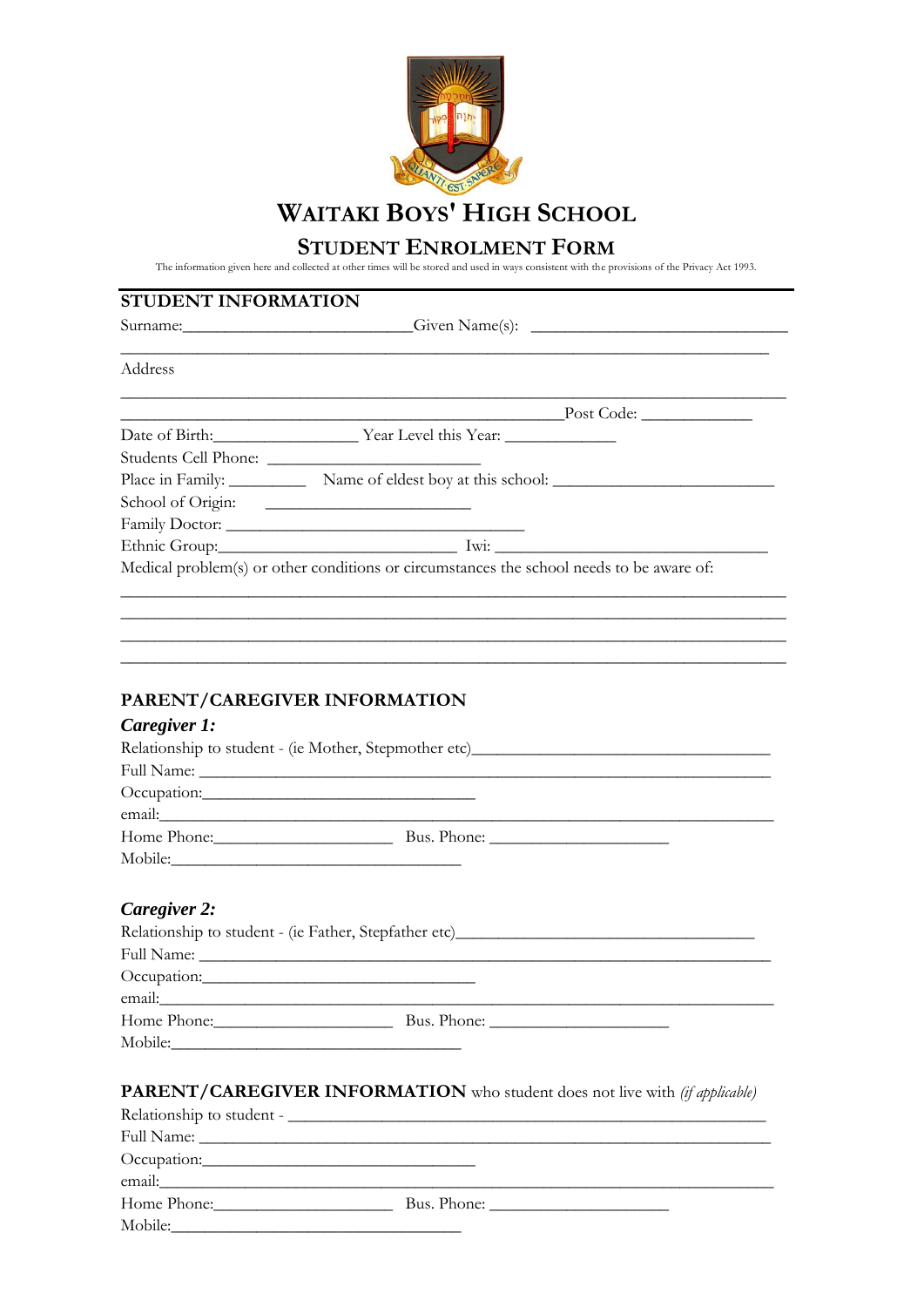#### **EMERGENCY CONTACTS**

i.e. Relative or neighbour (for use when parents/caregivers above are unable to be contacted)

Name: \_\_\_\_\_\_\_\_\_\_\_\_\_\_\_\_\_\_\_\_\_\_\_\_\_\_\_\_\_\_\_\_\_\_\_\_\_\_\_\_\_\_\_\_\_\_\_\_\_\_\_\_\_\_\_\_\_\_\_\_\_\_\_\_\_ Relationship:  $\Box$  Phone Number:

### **PLEASE ATTACH A COPY OF YOUR SON'S BIRTH CERTIFICATE TO THIS FORM**

# **PARENT/GUARDIAN RESPONSE**

#### **The following are things that the school needs to know about our son, in order to best provide for his learning and welfare:**

*This information will be confidential to the Rector, the Guidance Counsellor, your son's Dean and, where relevant, your son's teachers. Any information that you wish to be known only to one of the persons above should be communicated to that person separately.*

\_\_\_\_\_\_\_\_\_\_\_\_\_\_\_\_\_\_\_\_\_\_\_\_\_\_\_\_\_\_\_\_\_\_\_\_\_\_\_\_\_\_\_\_\_\_\_\_\_\_\_\_\_\_\_\_\_\_\_\_\_\_\_\_\_\_\_\_\_\_\_\_\_\_\_\_\_ \_\_\_\_\_\_\_\_\_\_\_\_\_\_\_\_\_\_\_\_\_\_\_\_\_\_\_\_\_\_\_\_\_\_\_\_\_\_\_\_\_\_\_\_\_\_\_\_\_\_\_\_\_\_\_\_\_\_\_\_\_\_\_\_\_\_\_\_\_\_\_\_\_\_\_\_\_ \_\_\_\_\_\_\_\_\_\_\_\_\_\_\_\_\_\_\_\_\_\_\_\_\_\_\_\_\_\_\_\_\_\_\_\_\_\_\_\_\_\_\_\_\_\_\_\_\_\_\_\_\_\_\_\_\_\_\_\_\_\_\_\_\_\_\_\_\_\_\_\_\_\_\_\_\_ \_\_\_\_\_\_\_\_\_\_\_\_\_\_\_\_\_\_\_\_\_\_\_\_\_\_\_\_\_\_\_\_\_\_\_\_\_\_\_\_\_\_\_\_\_\_\_\_\_\_\_\_\_\_\_\_\_\_\_\_\_\_\_\_\_\_\_\_\_\_\_\_\_\_\_\_\_ \_\_\_\_\_\_\_\_\_\_\_\_\_\_\_\_\_\_\_\_\_\_\_\_\_\_\_\_\_\_\_\_\_\_\_\_\_\_\_\_\_\_\_\_\_\_\_\_\_\_\_\_\_\_\_\_\_\_\_\_\_\_\_\_\_\_\_\_\_\_\_\_\_\_\_\_\_ \_\_\_\_\_\_\_\_\_\_\_\_\_\_\_\_\_\_\_\_\_\_\_\_\_\_\_\_\_\_\_\_\_\_\_\_\_\_\_\_\_\_\_\_\_\_\_\_\_\_\_\_\_\_\_\_\_\_\_\_\_\_\_\_\_\_\_\_\_\_\_\_\_\_\_\_\_\_

**Parental Support:** Are you happy to be contacted by our parent run "Community Association"? **Yes / No**

#### **ALL PARENTS (Day and Boarder) to complete the following:**

(To be signed by **both** parents or guardians)

- 1 I have read and accept the school's expectations of parents. [https://www.waitakibhs.school.nz/files/1646882092\\_WBHS%202022%20Parent%20Student%20](https://www.waitakibhs.school.nz/files/1646882092_WBHS%202022%20Parent%20Student%20Handbook.pdf) [Handbook.pdf](https://www.waitakibhs.school.nz/files/1646882092_WBHS%202022%20Parent%20Student%20Handbook.pdf) 2 I have read and accept the school rules.
- 3 I allow the school to use the information on this sheet for our son's educational purposes.
- 4 I allow our son's current school to release to this school such information as is necessary for the school to plan for our son's future education.
- 5 I allow the school to publish information and photographs about our son that is positive in nature (i.e. academic, sporting or leadership achievement) in newsletters and magazines which may be published electronically, and to make this available to the media.
- 6 I give permission for the school to advise the Transition to Work Trust, which I understand will assist in the transition into work/training/tertiary education when my son's education is complete.
- 7 I understand that any outstanding fees may be sent to a debt collection agency, and I may be required to pay any reasonable costs incurred in recovering the money that is owed.

| Signed | Date |
|--------|------|
|        |      |
| Signed | Date |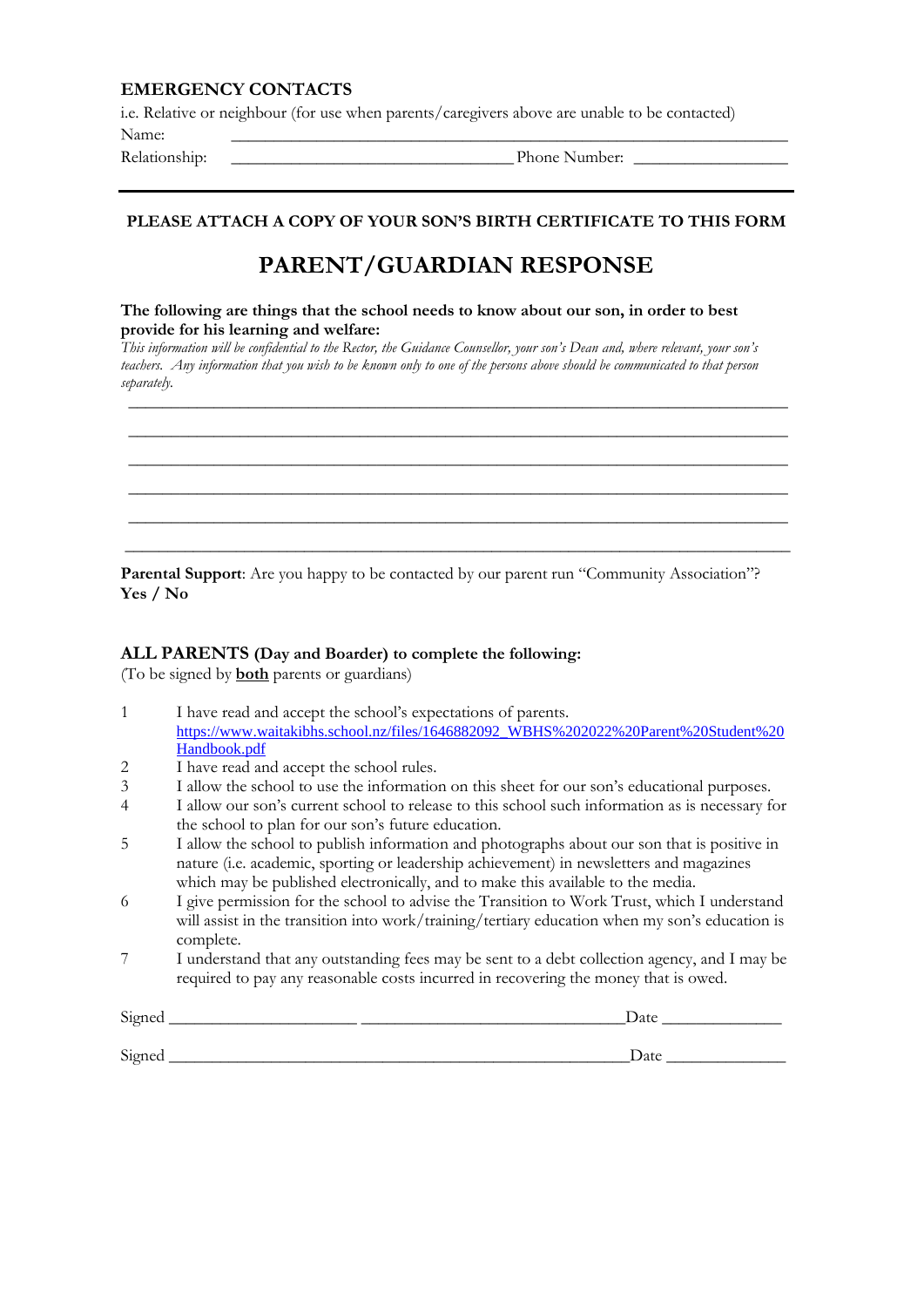

# **WAITAKI BOYS' HIGH SCHOOL ACCEPTABLE COMPUTER USE POLICY STUDENT-PARENT CONTRACT**

- **This contract must be signed before you get any network access anywhere in the school**
- **Once you have signed the contract, your access will be activated**
- **If you break the rules at any time, your account will be disabled for a period of time.**
- **This will impact on your computer use in every school subject.**
- **These rules are similar to rules in any educational institution including those at the University or Otago and Canterbury.**

## **STUDENT: \_\_\_\_\_\_\_\_\_\_\_\_\_\_\_\_\_\_\_\_\_\_\_\_\_\_\_\_\_\_\_\_\_\_\_\_\_\_\_\_\_\_\_\_\_\_\_\_\_\_\_**

- I understand and will abide by the provisions and conditions of this contract and realize that the Internet access and digital information storage is designed for educational use only.
- I understand any violation of the schools code of conduct may result in disciplinary action, the disabling of my access and any appropriate legal action.
- I will not hold my teacher, Waitaki Boys' High School or the Board of Trustees responsible for or legally liable for materials distributed or acquired from the network.
- I also agree to report any misuse of the Internet or Computer System I become aware of to the system administrator.

Signature: \_\_\_\_\_\_\_\_\_\_\_\_\_\_\_\_\_\_\_\_\_\_\_\_\_\_\_\_\_\_\_\_\_\_\_\_\_ Date: \_\_\_\_\_\_\_\_\_\_\_\_\_\_\_\_\_\_\_\_\_

# **PARENT/GUARDIAN**

As the parent/guardian of \_\_\_\_\_\_\_\_\_\_\_\_\_\_\_\_\_\_\_\_\_\_\_\_\_ I have read this contract and understand:

- That the Internet access and digital information storage is designed for educational purposes only.
- That, whilst there is professional filtering and monitoring in use, it is impossible for Waitaki Boys' High School to restrict access to **all** controversial material.
- That I will not hold the teacher, Waitaki Boys' High School or the Board of Trustees responsible for materials distributed or acquired by the network.
- I also agree to report any misuse of the information system that I may be aware of.
- I accept full responsibility for supervision when my son's use is not in the school setting.
- I give permission for the school to give access and a password to my son.

| $\sim$ $\cdot$<br>5121<br>74 L L L T |       |
|--------------------------------------|-------|
|                                      | Dace. |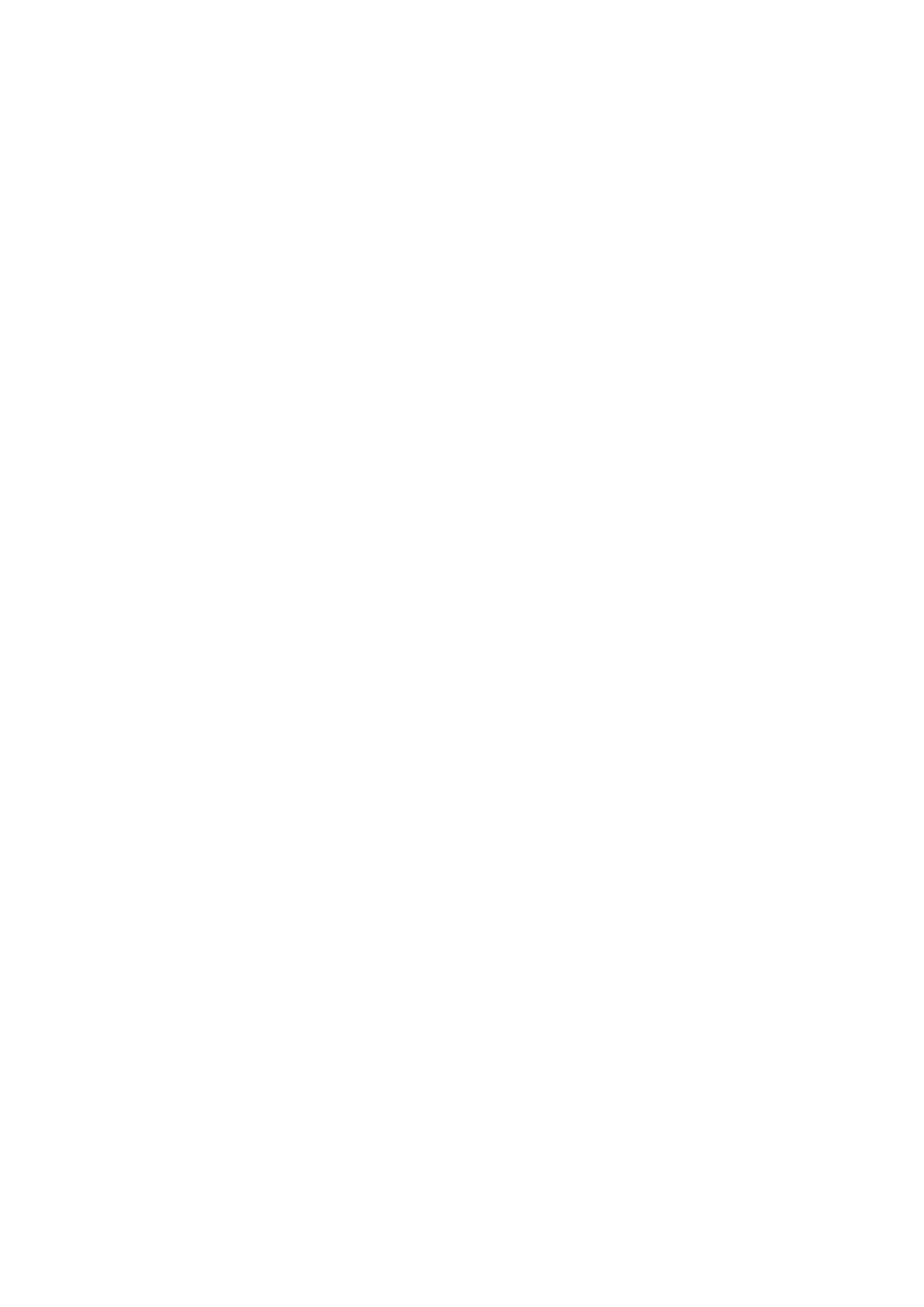# **WAITAKI BOYS HIGH SCHOOL UNIFORM SHOP 2021 / 2022 PRICE LIST**

**We are located on the right as you come into the school, on the ground floor in the social centre. Phone 03 4370529 Normal shop hours are Wednesday 3.00 – 6.00pm**

**The community association runs the uniform shop and ALL its profits are donated back to the school. We appreciate your support of our uniform shop**

| Grey Jersey                                                                               | X <sub>1</sub> | Sizes $82 - 102$                      | \$99             |
|-------------------------------------------------------------------------------------------|----------------|---------------------------------------|------------------|
|                                                                                           |                | Sizes $107 - 127$                     | \$110            |
| <b>Blue Shirt</b>                                                                         | X <sub>2</sub> | All sizes                             | \$45             |
| <b>Grey Shorts</b>                                                                        | X <sub>2</sub> | All sizes                             | \$52             |
| PE house coloured T-shirt OR singlet                                                      | X <sub>1</sub> | All sizes                             | \$42             |
| PE / Rugby Shorts                                                                         | X <sub>1</sub> | All sizes                             | \$42             |
| <b>Grey Pants</b><br>Compulsory if representing any WBHS team                             |                | All sizes                             | \$66             |
| White Shirts<br>Compulsory if representing any WBHS team                                  |                | All sizes                             | \$45             |
| Ties (school and award)<br>Compulsory if representing any WBHS team                       |                |                                       | $\overline{$}29$ |
| Socks<br>Regulation, award or prefect                                                     | X <sub>3</sub> | All sizes                             | \$15             |
| <b>OPTIONAL</b>                                                                           |                |                                       |                  |
| Soft Shell Jackets<br>Available from February 2018                                        |                | All sizes                             | \$125            |
| <b>Grey Vest</b>                                                                          |                | Sizes $82 - 102$<br>Sizes $107 - 127$ | \$84<br>\$95     |
| Trackpants (Canterbury) while stocks last                                                 |                | All sizes                             | \$60             |
| School Blazers - 100% wool and fully lined<br>Compulsory if representing WBHS as 1st team |                | All sizes                             | \$280            |
| School Blazer hire per game/event                                                         |                |                                       | \$20             |
| School Blazer hire per team                                                               |                |                                       | \$100            |
| Kukri Tracksuit                                                                           |                |                                       | \$150            |
| Compression Shorts                                                                        |                | All sizes                             | \$48             |

#### **Minimum clothing list for all day boys (years 9-10)**